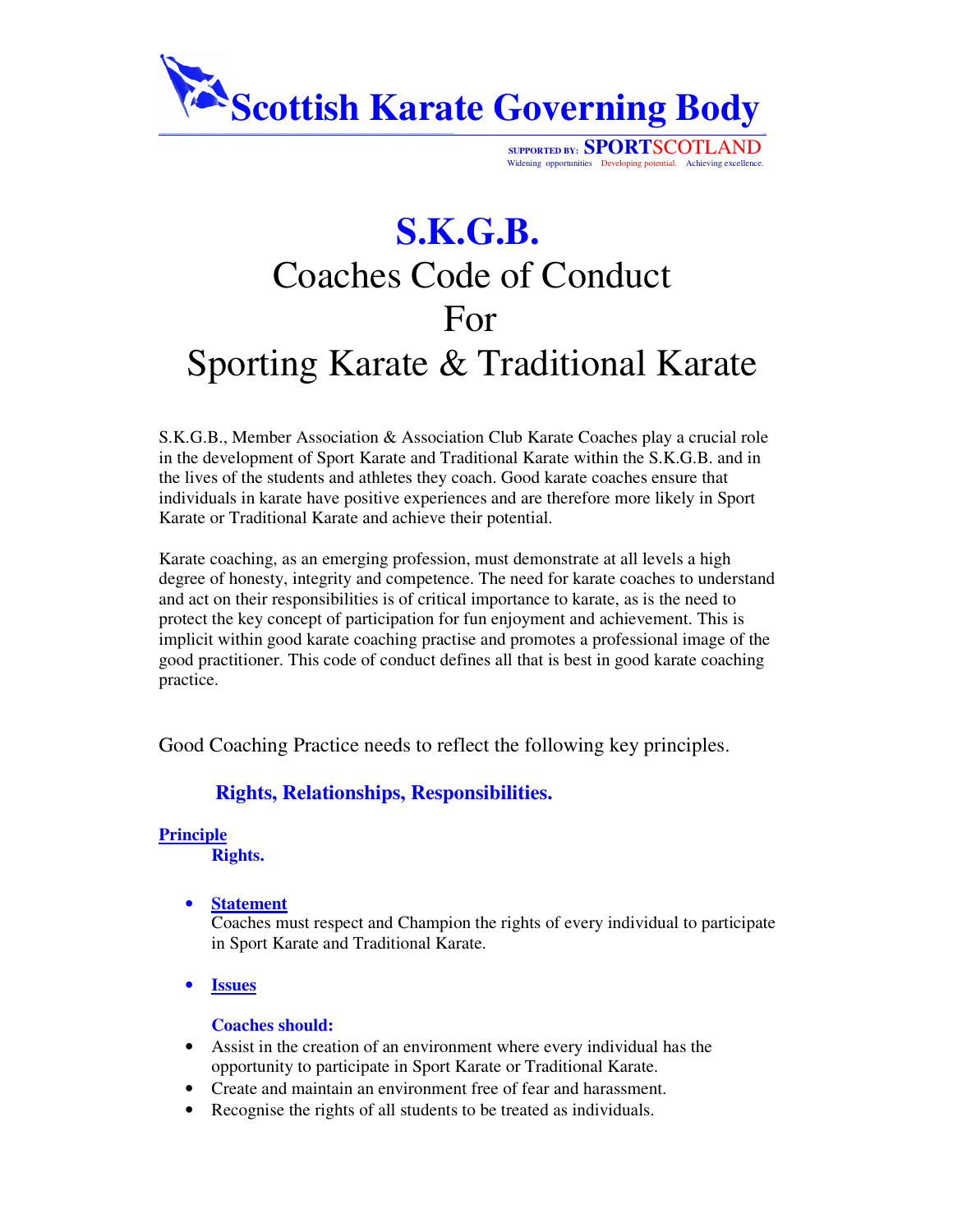- Recognise the rights of student to confer with other coaches and experts.
- Promote the concept of a balanced lifestyle supporting the well being of the student both in and out of karate.

#### • **Actions**

- Treat all individuals in Sport Karate and Traditional Karate with respect at all times.
- Do not discriminate in the grounds of gender, marital status, race, colour, disability, sexuality, age, occupation, religion or political opinion.
- Do Not condone or allow to go unchallenged any form of discrimination.
- Do not publicly criticise or engage in demeaning descriptions of others.
- Be discreet in any conversations about students, coaches or any other individuals.
- Communicate with and provide feedback to students in a manner which reflects respect and care.

#### **Principle.**

#### **Relationships**

• **Statement**

Coaches must develop a relationship with students (and others) based on openness, honesty, mutual trust and respect.

- **Issues**
- **Coaches:**
- Must not engage in behaviour that constitutes any form of abuse (physical, sexual, emotional, neglect, bullying.)
- Should promote the welfare and best interests of their students.
- Must avoid sexual intimacy with students either while coaching them or in the period of time immediately following a coaching relationship.
- Must take action if they have concern about their behaviour of and adult towards a child.
- Should empower students to be responsible for their own decisions.
- Should clarify the nature of the coaching services being offered to students.
- Should communicate and cooperate with other karate organisations and individuals in the best interest of students.
- **Actions**
- Be aware of the physical needs of students and athletes, especially those still growing, and ensure that training loads and intensities are appropriate.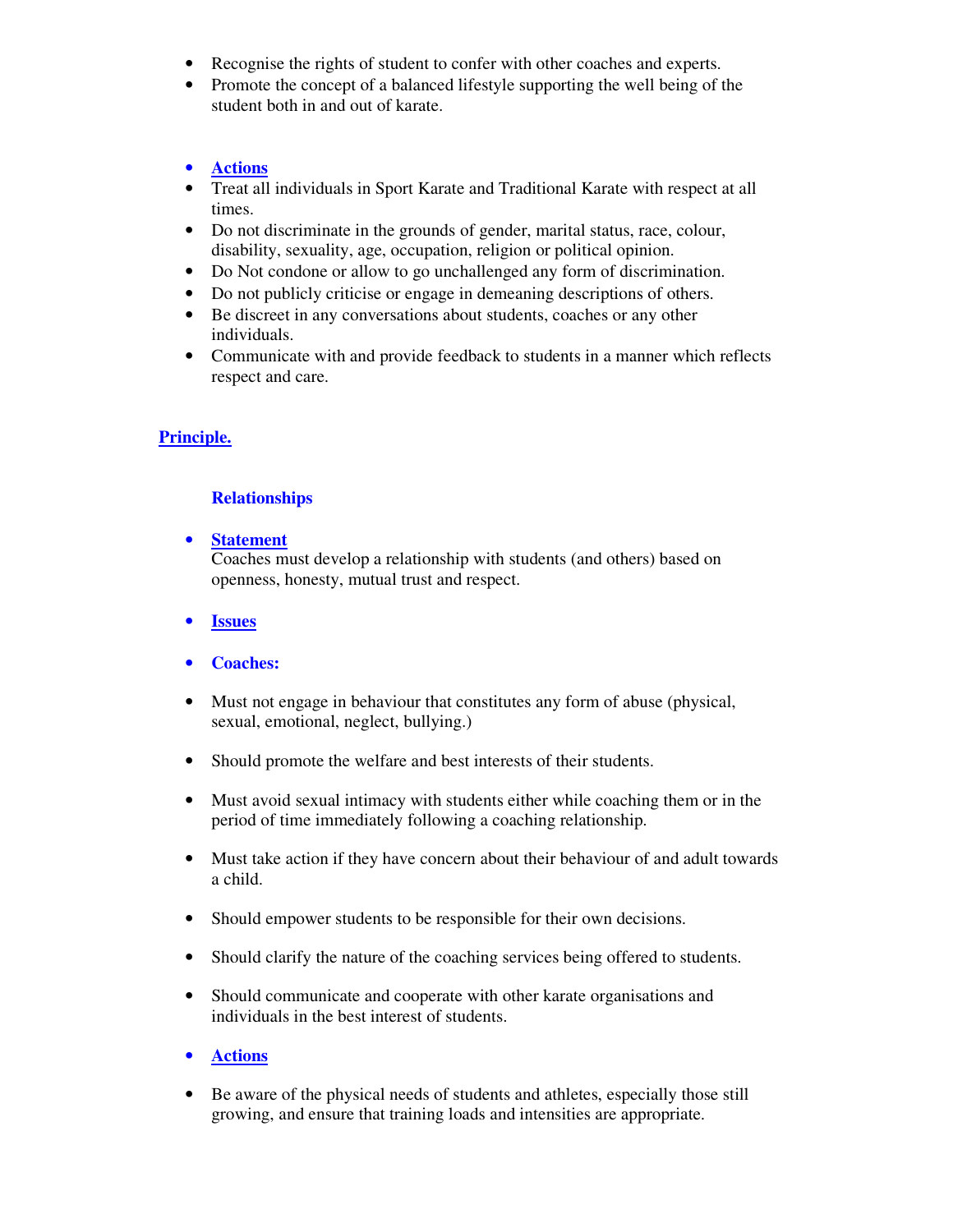- Ensure that physical contact is appropriate and necessary and is carried out within recommended guidelines with the athlete's full consent and approval.
- Do not engage in any form of sexually related contact with an under age student or athlete. This is strictly forbidden as in sexual innuendo, flirting or inappropriate gestures and terms.
- Inform parents immediately if you are at all concern red about the welfare of a child.
- Discuss with parents and other interested parties the potential impact of programme on the athlete.
- Arrange to transfer a student or athlete to another coach if it is clear that an intimate relationship is developing.
- Know and understand the S.K.G.B. Child protection Policy and Guide Lines in this regard.
- Following the reporting procedures laid down by the S.K.G.B. if you have concern – non-action is unacceptable.
- Respect students and athletes opinions when making decisions about their participation in karate.
- Encourage students and athletes to take reponsability for their own development and actions.
- Allow students and athletes to discuss and participate in the decision –making process.
- Discuss and agree with students and athletes what information is confidential.
- Inform students and athletes or their parents of the requirements of karate.
- Inform students and athletes or their parents of any potential costs of assessing the coaching services on offer.
- Be aware of and communicate on any conflict of interest as soon as it becomes apparent.
- Do not work with any other coach's students or athletes without first discussing or agreeing it with both the coach and the student or athlete involved.
- Identify and agree with students and athletes which other experts or organisations could offer appropriate services.

# **Principles**

• **Responsibilities and personal standards.** Coaches must demonstrate proper personal behaviour and conduct at all times.